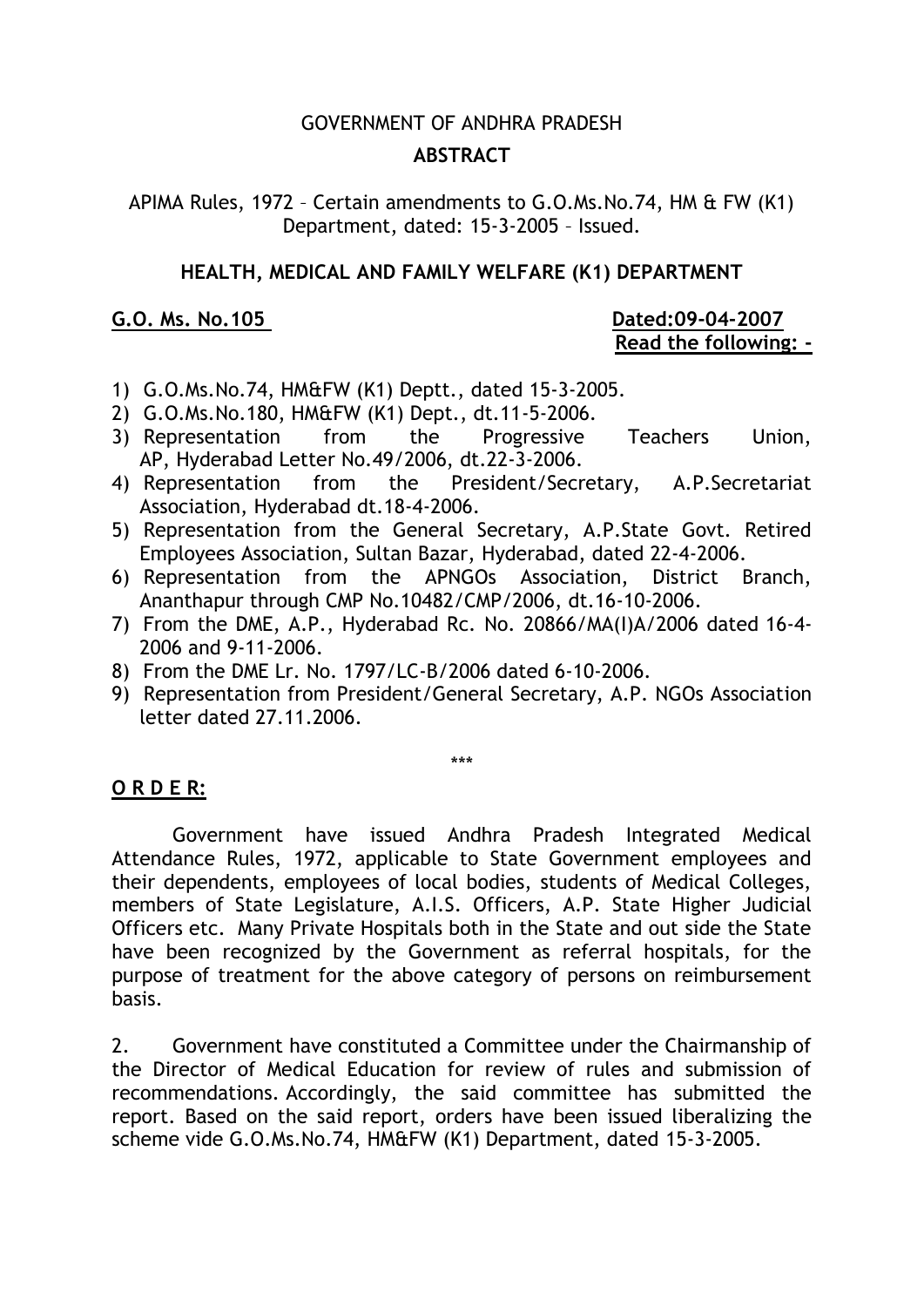3. Government have conducted a review meeting on 28-1-2006 with the officials of Finance and Health Medical & Family Welfare Department and the Director of Medical Education on the subject of medical reimbursement and reviewed the matter including the following points

- 1) To fix up the ceiling limit on Central Government Health Scheme (CGHS) Package rates;
- 2) To fix up the ceiling limit for the dental treatment.

4. It has also been brought to the notice of the Government that the dental rates prescribed in the said G.O. are high for certain procedures and by taking advantage of these rates, most of the Dental bills are presented with maximum rates between Rs.15,000/- and Rs.24,500/- In some cases one procedure is done, but high rates are being claimed mentioning other procedures. The matter has been referred to the Director of Medical Education.

5. The A.P. Secretariat Employees Coordination Association has also submitted a representation for discussions with officers committee's meeting constituted vide G.O.Rt.No.2272, G.A. (SW-II) Department, dated 2- 5-2006. Similarly, A.P. Secretariat, Association has also represented. They have requested for issue of orders on the following: -

- 1) For Dental treatment, Rs.20,000/- may be fixed as ceiling limit and three times to each of employees and their dependents separately in the entire service or life.
- 2) Credit facility for health checkup.
- 3) Issue of net admissible certificate by NIMS at the time of discharge.
- 4) Credit letter should be accepted by all private recognised hospitals/NIMS/SVIMS issued by departments for any emergency treatment.
- 5) One month time may be prescribed for clearing medical bills by scrutiny authority.

6. In the G.O. second read above, Ceiling limit of Rs.1,70,000/- has been fixed for the treatment obtained in private hospitals in respect of diseases for which no packages rates of CGHS are available. The Pay Revision Commission, 2005 has made recommendations for enhancement of ceiling limit for medical reimbursement to Rs. 2.00 Lakhs for serving employees and Rs. 1.00 Lakh for retired persons.

7. After careful examination of the matter and with a view to rationalize the medical reimbursement procedure, keeping in view the recommendations of PRC, 2005 and with a view to prevent misuse of facilities, the Government have decided to amend the orders issued in G.Os first and second read above. Accordingly, Government hereby issue the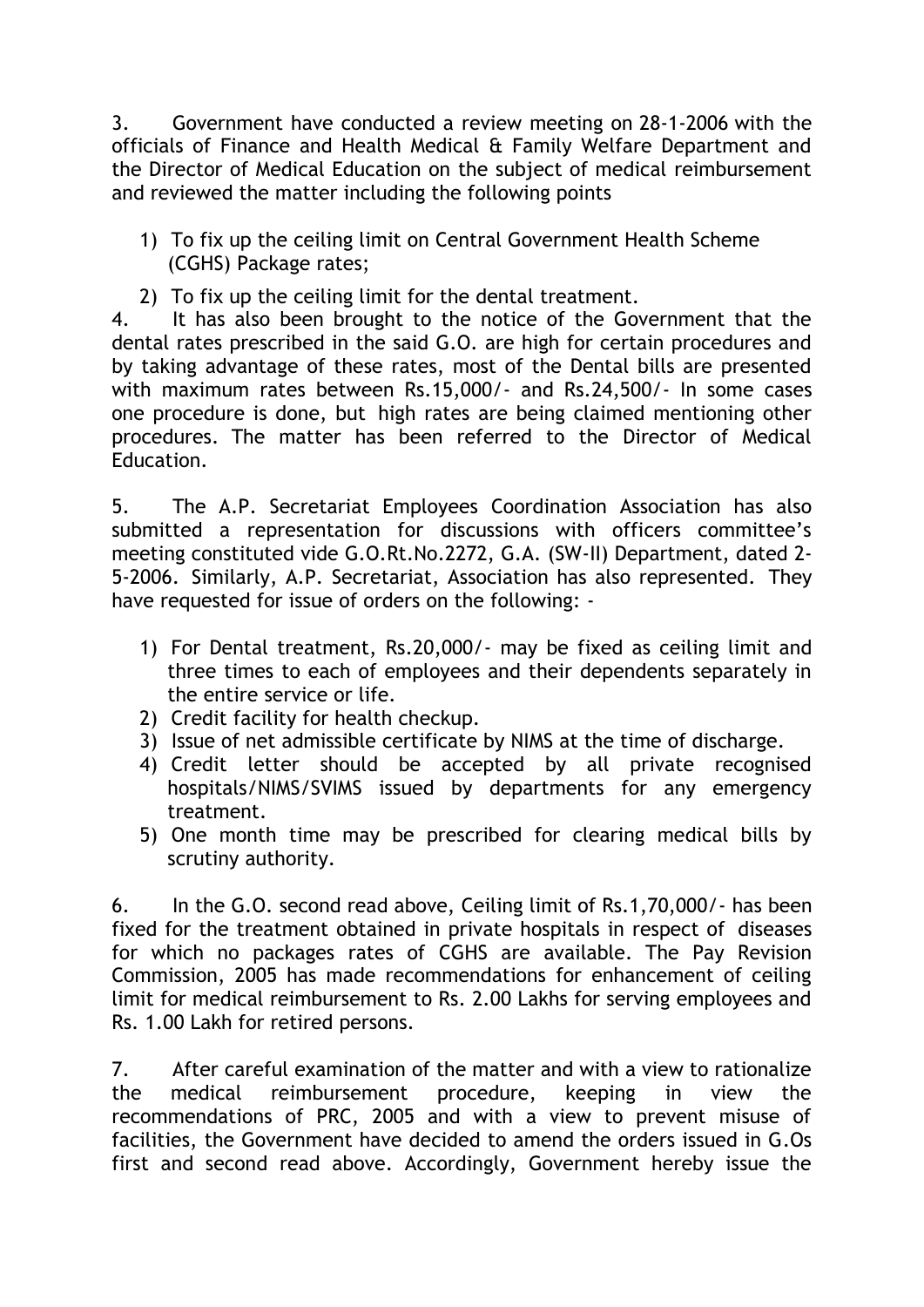following amendments to G.O.Ms.No.74, HM & FW (K1) Department, dated: 15-3-2005 read with G.O.Ms.No.180, HM & FW (K1) Department, dated: 11-5-2006.

#### **AMENDMENTS**

*1. In sub-para (1) of para 9 of G.O. Ms. No. 74, HM & FW (K1) Department dated 15-3-2005,as amended in G.O.Ms.No.180,HM & FW (K1) Department, dt. 11-5-2006, the following shall be substituted, namely: -*

"1) a)The rates prescribed in the Central Government Health Scheme (C.G.H.S.) package by Government of India, Ministry of Health and Family Welfare Affairs, New Delhi for Central Government Health Scheme, Hyderabad are adopted in the State for the purpose of reimbursement of medical expenditure incurred by the State Government employees both in service/ retired and their dependents; family pensioners, M.L.As and their family members and all other eligible categories who are entitled for free medical treatment as mentioned in Andhra Pradesh Integrated Medical Attendance Rules, 1972, when the treatment was taken in the private hospitals recognised by the State Government within the State. If medical treatment is taken outside the State, the rates of Central Government Health Scheme, Delhi shall be applicable.

- b) The maximum ceiling limit of Rs.2.00 lakhs (Rupees two lakhs only) is fixed for the major ailments of Bypass Heart surgery, CABGS, Double valve replacement, Open Heart procedure, aortic valve replacement, Kidney Transplantation, Cancer and Neuro-Surgery to Brain irrespective of package rates of CGHS for the treatment obtained in private hospitals, and also for the treatment obtained in NIMS, Hyderabad and SVIMS, Tirupati or actual cost which ever is less. This ceiling limit of Rs. 2.00 lakhs is applicable to the serving employees and their dependents. In respect of retired employees, their dependents and family pensioners, the ceiling limit is Rs.1.00 lakh (Rupees one lakh only) for these ailments, as per the recommendations of P.R.C. 2005.
- c) In the conditions, procedures, surgeries where CGHS package rates are available, the CGHS tariff is the ceiling limit and shall be followed for the treatment obtained in Private Hospitals except for the major ailments mentioned in point 1(b) above. The Private hospitals recognised as referral hospitals should abide and follow CGHS package rates and Government orders while giving treatment to the employee and their dependents as per APIMA Rules. They shall not charge excess amount over the package rates mentioned in CGHS package rates.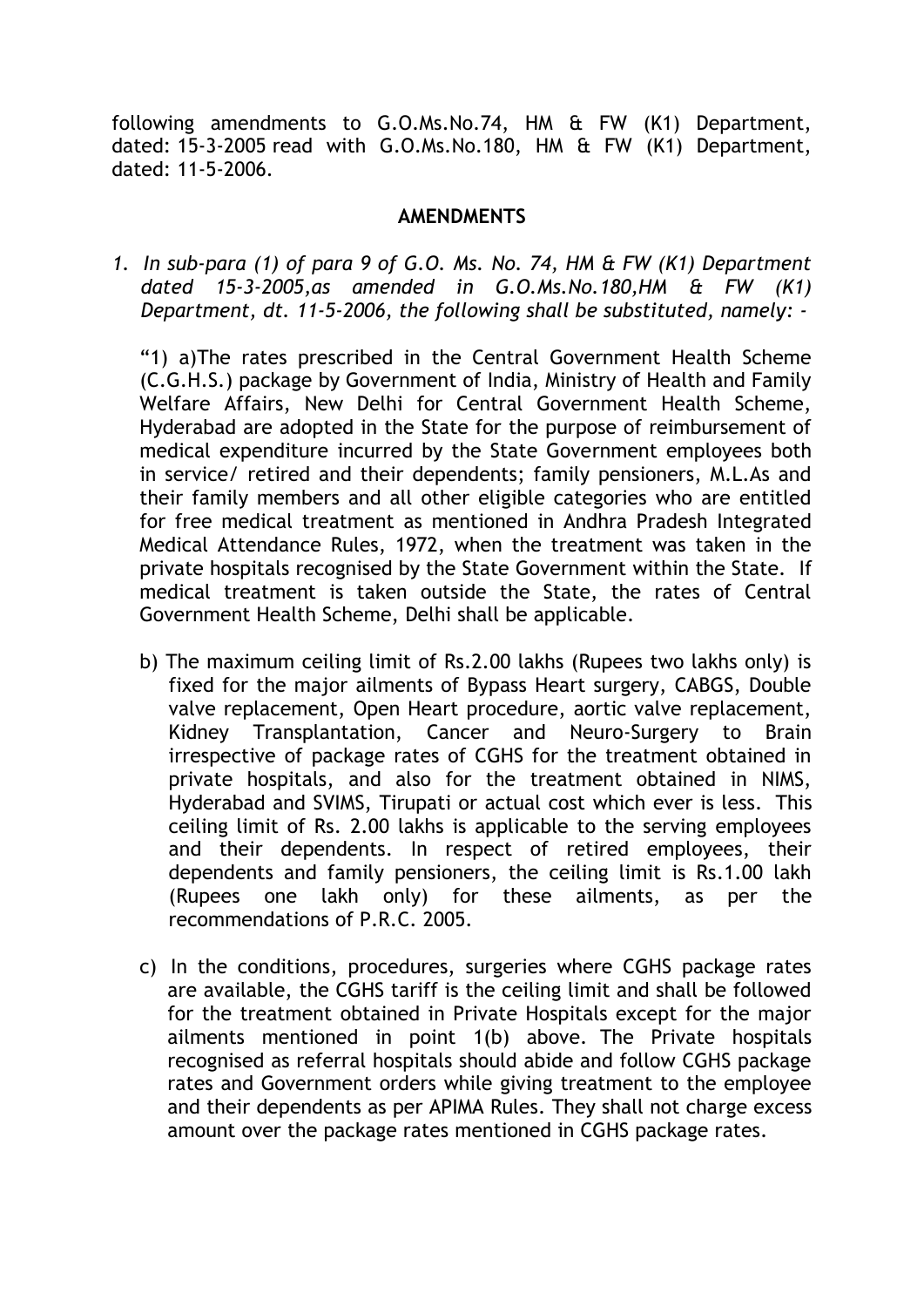d) Where package rates in CGHS, NIMS/SVIMS are not available for certain treatments other than Dental ailments, the ceiling limit as prescribed in G.O.Ms.No.58, HM&FW (K1) Dept., dt.5-5-2000 shall be followed for scrutiny and reimbursement purpose, duly modifying the orders issued in G.O.Ms.No.180, HM&FW (K1) Department, dated 11-5- 2006, viz. the ceiling limit will be Rs.1.00 lakh (Rupees one lakh only) for serving employees and their dependents and in respect of retired employees and their dependents and family pensioners, it shall be Rs.75,000/- (Rupees seventy five thousand only).

*2. In sub-para (3) of Para 9,of the said G.O., the sentence,* "and package rates for dental treatments/diseases are mentioned in Annexure-II to the orders" shall be deleted and consequently the annexure-II to G.O. Ms. No. 74 HM & FW (K1) Department, dated 15-3-2005 be cancelled and deleted.

*3. After sub-para (3) of para 9 of the said G.O. the following shall be inserted, namely: -*

"In respect of Dental treatment cases, the following procedure shall be followed: -

- a. The employee should approach Government Hospital, i.e. Teaching Hospital Teaching Hospital Association and the set of the set of the Hospital Hospital Hospital Association and the Hospital Association and the Hospital Association and the Hospital Association and the Hospital A or District Headquarters Hospital or APVVP Area Hospital for Dental treatment or where facilities not available, obtain referral letter before approaching any recognised Dental Hospital for treatment. With prior permission of the concerned Government hospital only, one should obtain dental treatment in recognized dental hospitals.
- b. Reimbursement in respect of treatment for dental diseases to each of the employee or their dependents separately in the entire service or life as the case may be, shall be limited to three times and the ceiling limit shall be Rs.10,000/- (Rupees ten thousand only) for each time.
- *i*) No relaxation of rules be accepted for sanction of claim beyond Rs.10,000/- (Rupees ten thousand only) in any case.
- *ii)* With regard to cosmetic dental surgery, claims regarding Cosmetic dental surgery are not eligible for any medical reimbursement, except in case of Road Traffic accidents involving upper and low jaws.

*4. After the existing sub-para 9, of the said G.O. of para 4, the following proviso shall be inserted, namely: -*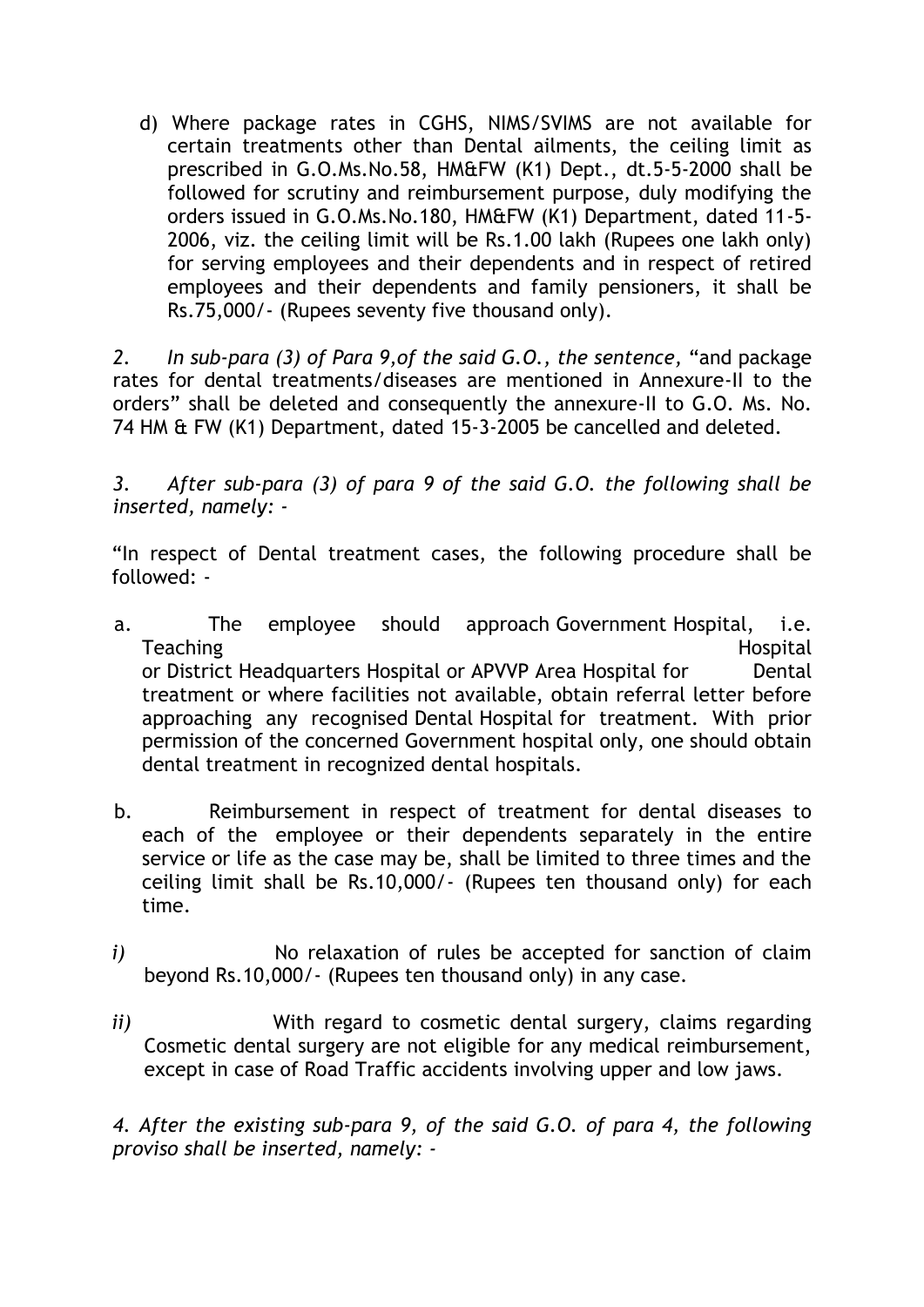Provided scrutiny of medical bills of Govt. employees and their dependents of Raj Bhavan is entrusted to the Civil Surgeon Specialist, Civil Dispensary, A.P. Secretariat, Hyderabad upto claim of Rs.25,000/- (Rupees twenty five thousand only).

5. *After sub-para (10) of para 9 of the said G.O. the following shall be added, namely: -*

"In respect of treatment obtained in un-recognized private hospitals for treatment/surgeries under emergency conditions, as stipulated in G.O.Ms.No.175, HM & FW (K1) Dept., dt.29-5-1997;

- i) such claims shall be examined by Head of the Department concerned and if it is found genuine, then the proposal shall be referred to their concerned administrative Department in A.P.Secretariat, Hyderabad with specific recommendations justifying for relaxation of rules, together with scrutiny report of the DME or NIMS or SVIMS or other scrutinizing authority as the case may be.
- ii) The concerned Administrative Department in Secretariat shall examine the proposal in consultation with Finance Department for relaxation of rules and take a decision for sanction of medical reimbursement based on scrutiny report as per the business rules. In such cases, the Administrative Department concerned shall not refer files to Health Medical & Family Welfare Department for remarks/ opinion.
- iii) While referring for any specific clarification/ proposal to Government in their concerned Administrative Department, the Head of the Department shall obtain and enclose the scrutiny report of Director of Medical Education or Nizam's Institute of Medical Sciences (NIMS) / Sri Venkateshwara Institute of Medical Sciences (SVIMS) or other scrutining authority as may be applicable to each case, to avoid unnecessary and avoidable correspondence."
- 6. *After the existing sub-para (13) of para 9, of the said G.O., the following shall be inserted, namely: -*
- "13.A. NIMS, Hyderabad and SVIMS, Tirupati while issuing final bills to the employee etc. they should also issue a separate scrutiny certificate on the net admissibility of the claim in terms of APIMA Rules 1972, simultaneously as amended from time to time to avoid delays. Based on the scrutiny certificate, the concerned Department shall take necessary action for sanction of claims as per the procedure."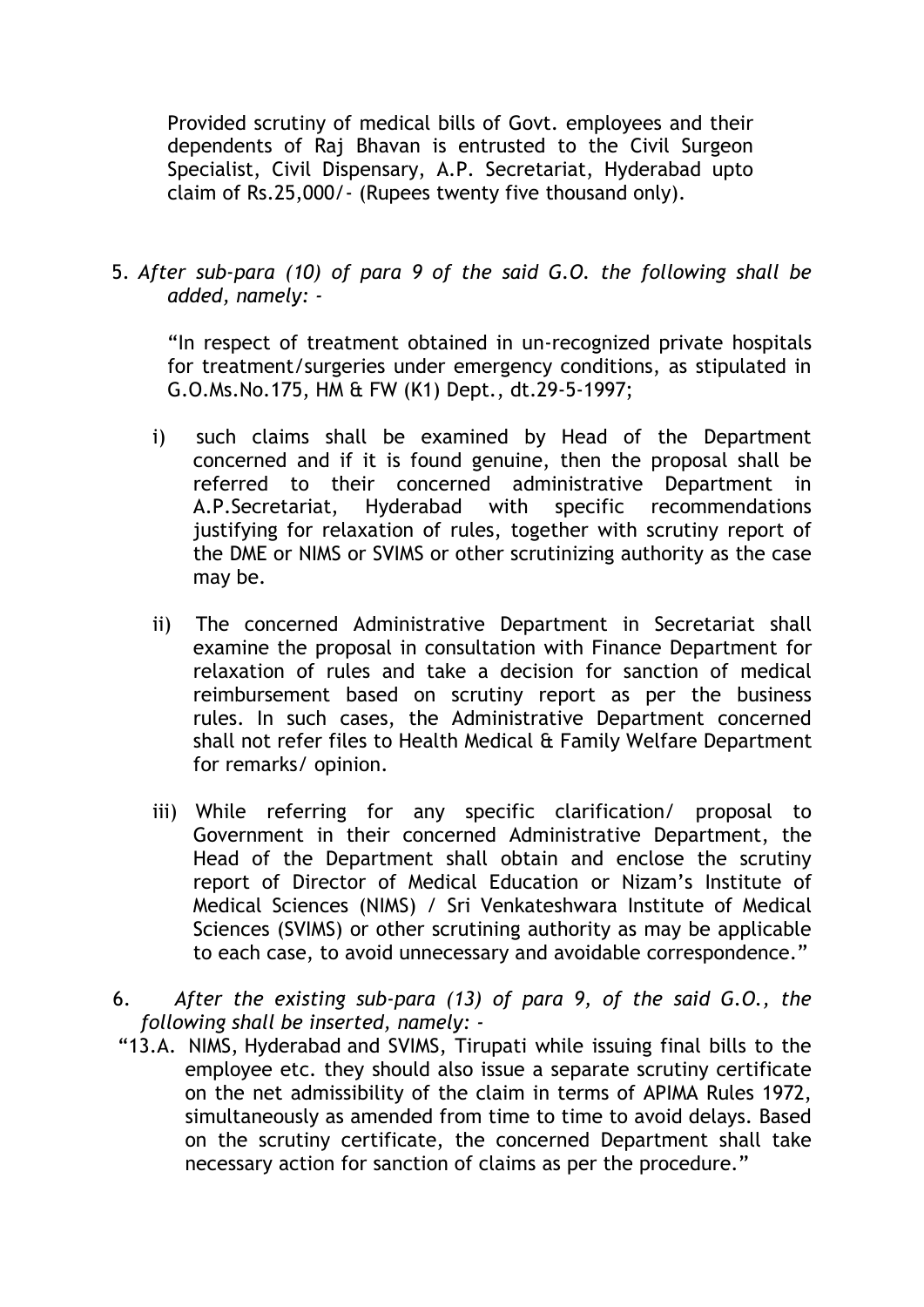7. *For sub-para (17) of Para 9 of the said G.O., the following shall be substituted, namely: -*

The State Govt. employees both in service and retired and their dependents, and all other eligible categories are allowed to secure treatment under emergency cases, in the A.P. State Govt. recognised private hospitals outside the State with 10% cut on the eligible amount and as per CGHS rates.

- 8. *After the existing sub-para (24) of para 9 of the said G.O., the following shall be inserted namely: -*
- "24.A.In respect of Master Health Checkup for employees who crossed 40 years as per above sub-para, the concerned employee shall submit application to the concerned HOD/Regional Office /District office for his checkup to a particular recognized hospital, SVIMS/NIMS. The concerned HOD/Regional Office/Dist. Offices as the case may be refer the employee concerned to that hospital for Master health Checkup on Letter of Credit (L.O.C) basis and the departments should obtain bills from the hospitals and send for scrutiny and arrange payment to the hospital as per CGHS rates, NIMS rates/SVIMS rates respectively."
- 24.B The Ceiling limit for reimbursement to Master Health Check up is fixed at Rs. 3000/- (Rupees three thousand only) and Master Health Checkup shall include (1) Haemogram (CBP, ESR, Plate count) (2) complete Urine examination, (3) Biochemistry: Serum Uric Acid, Lipid Profile, LFT, Blood Sugar, Fasting and Post Prandial Blood Urea and Serum Creatinine (4) Cardiology ECG, 2D, ECHO Tread mill test whenever necessary (5) Radiology chest X-Ray, Ultra sound Exam Abd. (6) PAP Smear (HP) for ladies (7) Micro Biology: HIV, HBs Ag. (8) Blood Grouping Rh. Typing (9) Eye checkup and consultation with physician (10) Thyroid Test and T3, T4, TSH.

9. This order issues with the concurrence of Finance Department vide their U.O. No.4522/331/A2/Expr.HM&FW.I/2006, dated: 5-8-2006.

**(BY ORDER AND IN THE NAME OF THE GOVERNOR OF ANDHRA PRADESH)**

**P. K.AGAR WAL, PRINCIP AL SECRETARY TO GOVERNMENT**